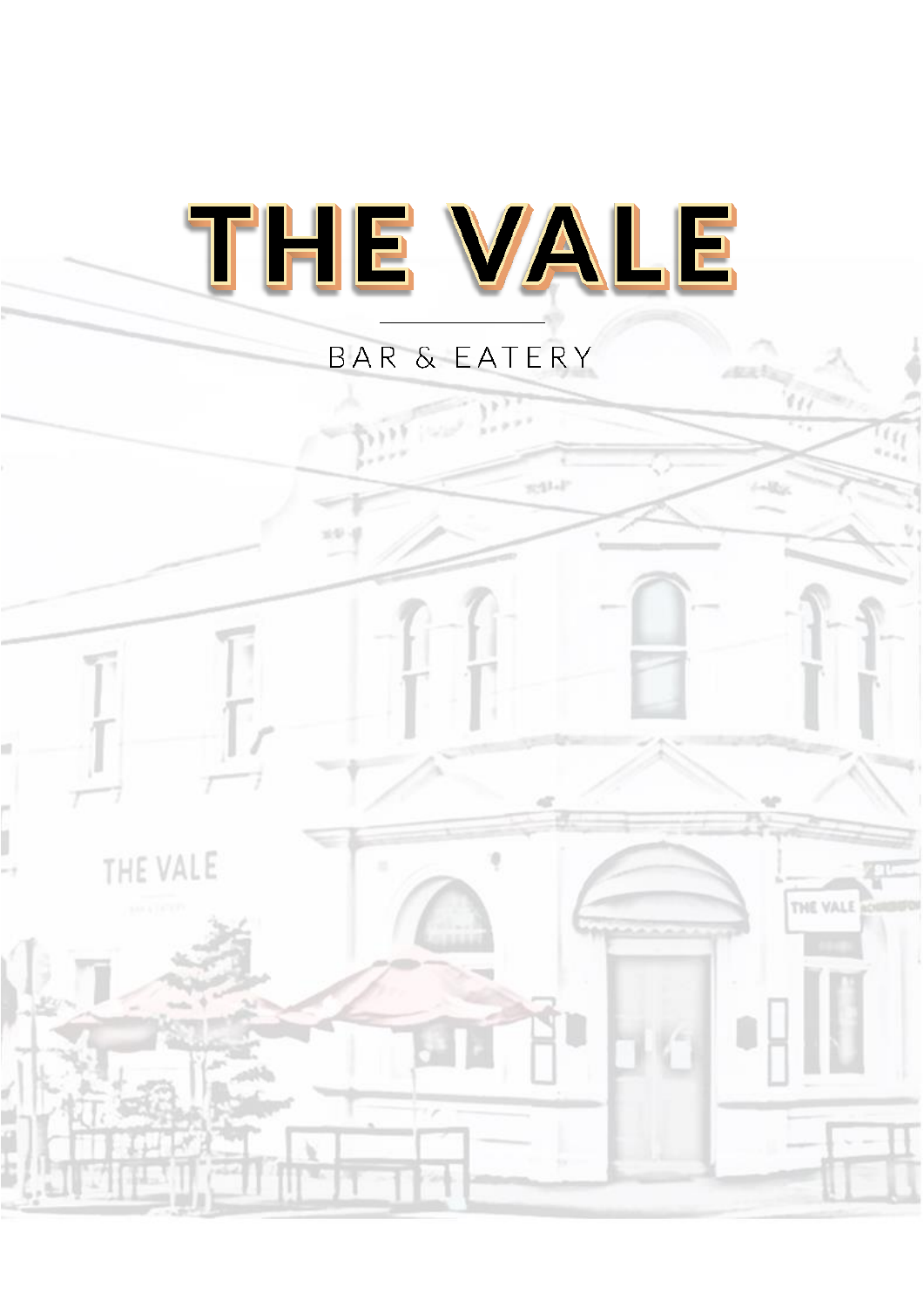### House Cocktails

#### Bambino 22

Lychee, Amaretto, Lime, Pineapple

| <b>Candy Apple</b>                                                | 22     |
|-------------------------------------------------------------------|--------|
| Vodka, Ginger, Herbal Cognac, Lime, Apple                         |        |
| Hot José                                                          | 20     |
| Mezcal, Agave, Lemon, Hot Water                                   |        |
| Little Italy                                                      | 21     |
| Whisky, Aperol, Amaro, Lemon<br>129 Feb                           |        |
| Lyre Bird (Mocktail)                                              | 16     |
| Non Alcoholic Spiced Cane Spirit, Apricot Nectar, Lime, Pineapple |        |
| <b>Mulled Wine</b>                                                | 19     |
| Warmed Red Wine, Apricot Brandy, Spiced Syrup, Orange             |        |
| Nick's OF                                                         | 22     |
| Rum, Maple, Bitter Orange, Bitter Aromats                         |        |
| Pink Lady                                                         | 21     |
| Aperol, Blood Orange, Lemon, Bitter Grapefruit                    |        |
|                                                                   | THE VA |
| Sangria<br>Red Wine, Triple Sec, Lemonade, Fresh Fruit            | 19     |
|                                                                   |        |
| Short & Sweet<br>Vodka, Passionfruit, Lime, Vanilla               | 22     |
|                                                                   |        |
|                                                                   |        |
| Classic cocktails available upon request                          |        |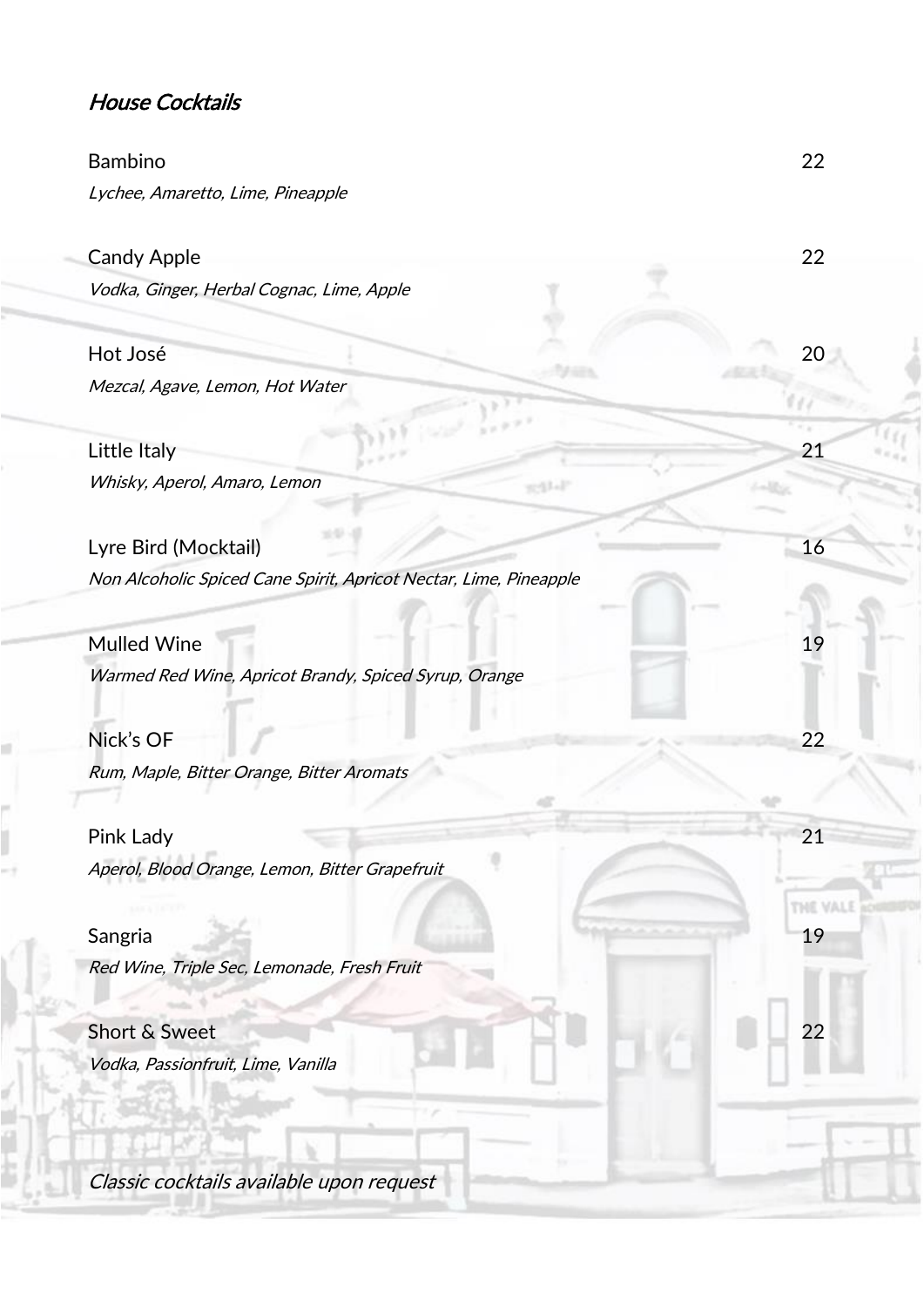#### Wine By The Glass

#### Sparkling & Champagne 120ml

| NV Bandini Prosecco                 | Trebaseleghe, Italy 11 |                 |
|-------------------------------------|------------------------|-----------------|
| NV Taittinger 'Prestige' Cuvee Brut | Reims, France 22       |                 |
| NV Veuve Ambal Vin Moussesuex Rosé  | Burgundy, France       | $\overline{14}$ |

#### White 150ml

| '18 Domaine Trenel Macon-Villages Chardonnay | Burgundy, France 15         |    |
|----------------------------------------------|-----------------------------|----|
| '21 San Pietro Pinot Gris                    | Mornington Peninsula, VIC   | 13 |
| '20 Starborough Sauvignon Blanc              | Marlborough, New Zealand 11 |    |
| '20 Vickery 'Watervale' Riesling             | Clare Valley, SA 12         |    |

#### Rosé 150ml

ł

| '19           | Saint Julian Rosé                                       | Provence, France          | 12 |
|---------------|---------------------------------------------------------|---------------------------|----|
|               |                                                         |                           |    |
|               | <b>Red</b> 150ml                                        |                           |    |
|               | '15 Di Fabio Estate 'Oakley Road' Shiraz                | McLaren Vale, SA          | 15 |
|               | '19 Le Petite Village Beaujolais                        | Beaujolais, France        | 14 |
| $^{\prime}20$ | Paxton Tempranillo                                      | McLaren Vale, SA          | 12 |
| $^{\prime}18$ | Penfolds Bin 138 Shiraz Grenache Mataro - Coravin 120ml | Barossa Valley, SA        | 20 |
|               | '18 Penfolds St Henri Shiraz - Coravin 120ml            | South Australia           | 40 |
|               | '18 Quartier Pinot Noir                                 | Mornington Peninsula, VIC | 13 |
| $^{\prime}21$ | <b>Site Wine Malbec</b>                                 | Benalla, VIC              | 14 |
| $^{\prime}19$ | <b>Woods &amp; Matthews Cabernet Sauvignon</b>          | Grampians, VIC            | 13 |
|               |                                                         |                           |    |
|               | Fortified 60ml                                          |                           |    |

## NV Barbadillo Pedro Ximenez Sanlucar de Barrameda, Spain 13 '16 Nugan Estate 'Cookathama' Botrytis Semillion Darlington Point, NSW 12 '03 Tenute Rossetti 'il Nostro' Vin Santo del Chianti Tuscany, Italy 16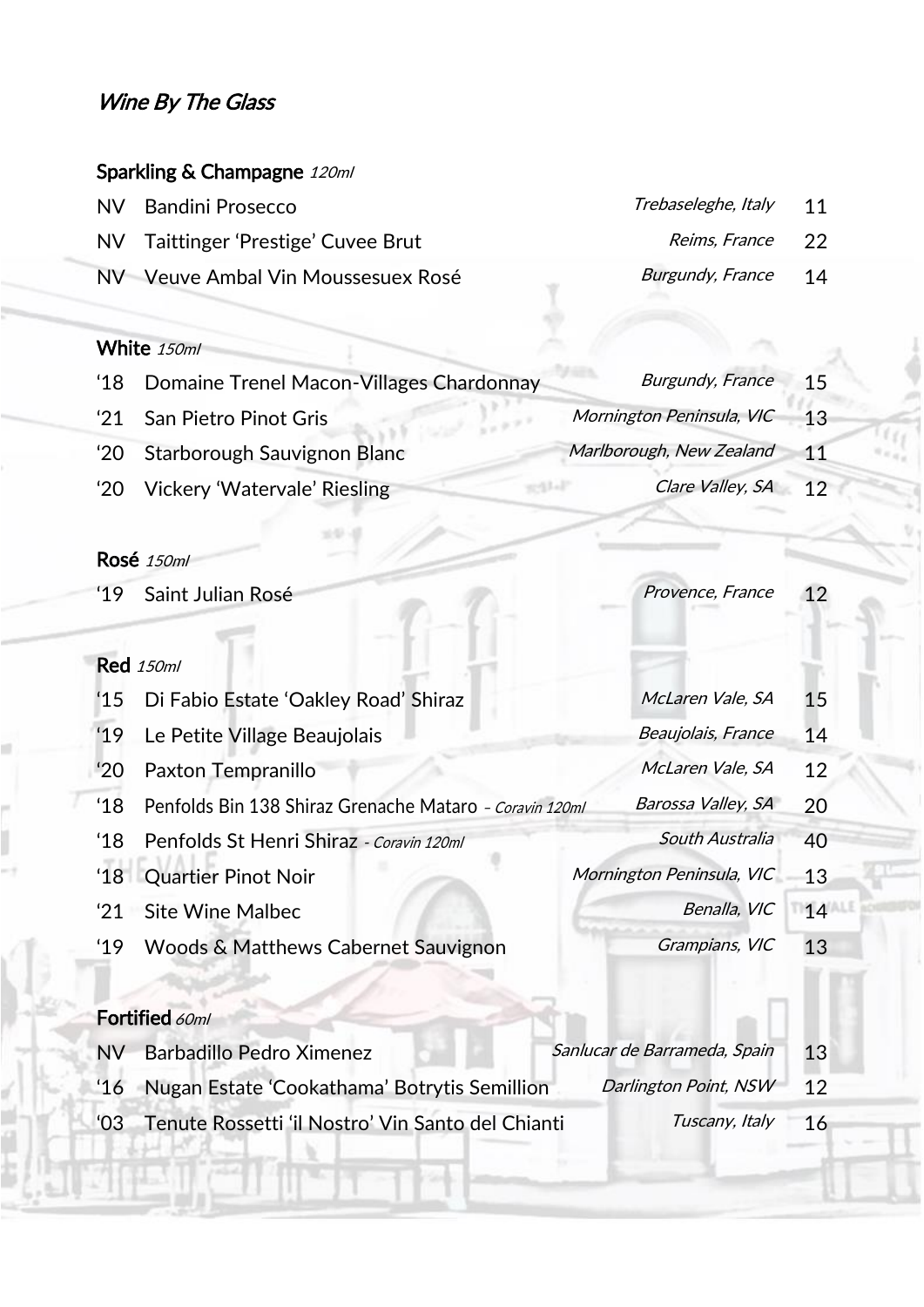## Sparkling Wine

| <b>NV</b> | <b>Bandini Prosecco</b>                                     | Trebaseleghe, Italy     | 60 |
|-----------|-------------------------------------------------------------|-------------------------|----|
|           | NV Cantina Montelliana Prosecco Asolo Superiore             | Veneto, Italy           | 75 |
|           | NV Castello Di Roncade 'Patriarca' Prosecco Pinot Nero Rosé | Veneto, Italy           | 70 |
|           | NV Clover Hill Tasmanian Cuvee                              | Lebrina, TAS            | 90 |
|           | NV Howard Vineyard Chardonnay Pinot Noir                    | Adelaide Hills. SA      | 65 |
| NV.       | Paul Louis Blanc de Blancs                                  | Loire Valley, France    | 75 |
|           | NV The Black Chook Sparkling Shiraz                         | McLaren Vale, SA        | 65 |
|           | NV Veuve Ambal Vin Moussesuex Rosé                          | <b>Burgundy, France</b> | 80 |
|           |                                                             |                         |    |

## Champagne

THE VALE

| NV Barons de Rothschild Chardonnay Pinot Noir Brut | Mareuil-sur-Ay, France 180 |  |
|----------------------------------------------------|----------------------------|--|
| NV Taittinger 'Prestige' Cuvee Brut                | Reims, France 130          |  |
| NV Taittinger 'Prestige' Rosé Brut                 | Reims, France 150          |  |
|                                                    |                            |  |

ö

THE VALE

si ti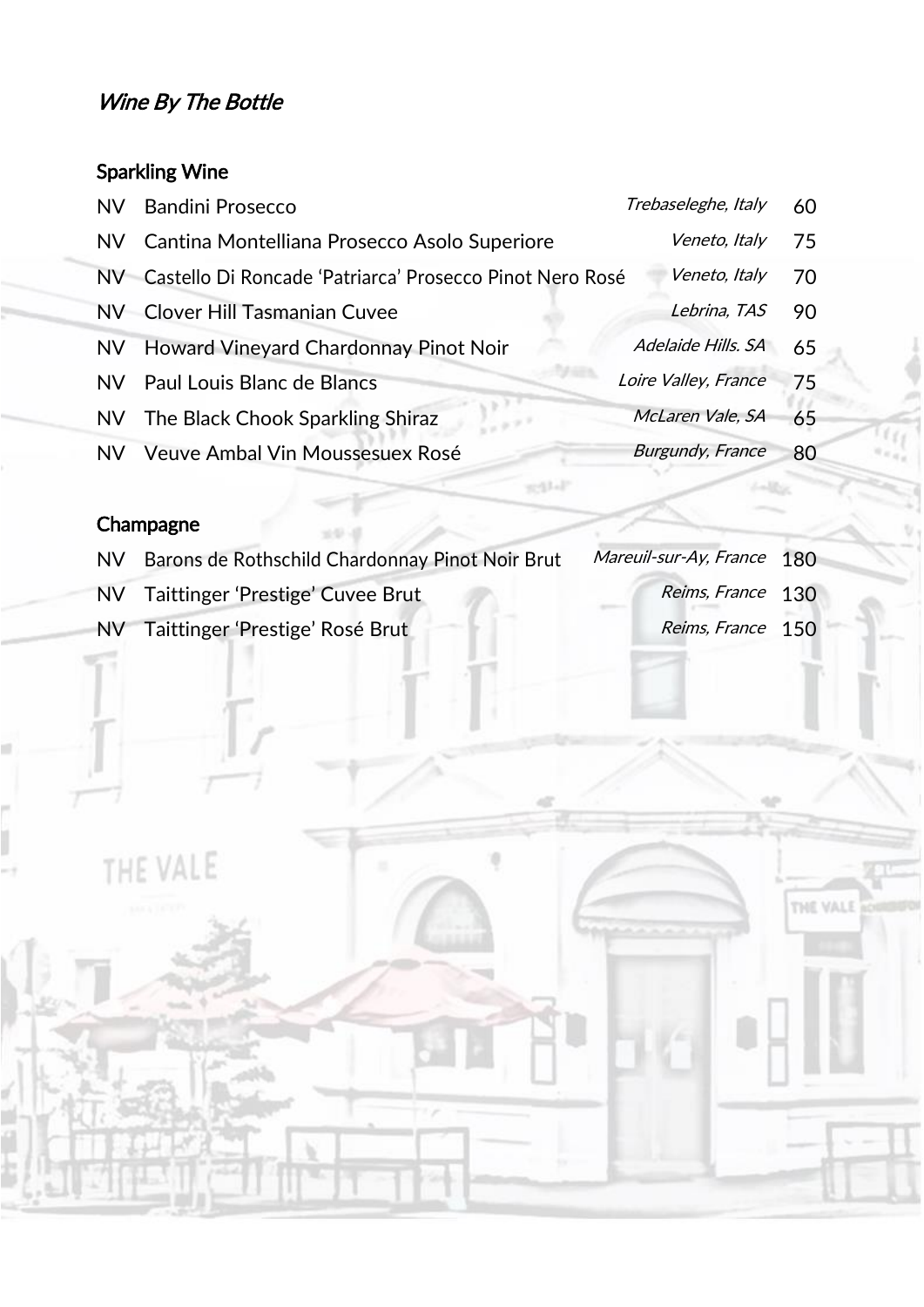### White Wine

| $^{\prime}18$ | <b>Cave De Ribeauville Riesling</b>             | Alsace, France             | 90       |  |
|---------------|-------------------------------------------------|----------------------------|----------|--|
| $^{\prime}17$ | Domaine Schieferkopf Trocken-Sec-Dry Riesling   | Baden, Germany             | 80       |  |
| '21           | Leeuwin Estate 'Art Series' Riesling            | Margaret River, WA         | 70       |  |
| '21           | Vickery 'Watervale' Riesling                    | Clare Valley, SA           | 65       |  |
|               |                                                 |                            |          |  |
| '19           | <b>Bald Rock Pinot Gris</b>                     | Strathbogie Ranges, VIC    | 80       |  |
| '20           | Koppamurra Pinot Gris                           | Adelaide Hills, SA         | 75       |  |
| '21           | Paringa Estate Pinot Gris                       | Mornington Peninsula, VIC  | 70       |  |
| '21           | San Pietro Pinot Gris                           | Mornington Peninsula, VIC  | 60       |  |
|               |                                                 |                            |          |  |
| '21           | Breganze 'Savardo' Pinot Grigio                 | Veneto, Italy              | 70       |  |
| $^{\prime}20$ | Castello Di Roncade Pinot Grigio                | Veneto, Italy              | 80       |  |
| $^{\prime}20$ | <b>Hofstatter Pinot Grigio</b>                  | Alto Adige, Italy          | 100      |  |
|               |                                                 |                            |          |  |
| '20           | Domaine des Marechaux Blanc                     | Bordeaux, France           | 80       |  |
| '19           | Mahi Sauvignon Blanc                            | Marlborough, New Zealand   | 75       |  |
| '21           | Pierro 'LTC' Semillion Sauvignon Blanc          | Margaret River, WA         | 90       |  |
| '19           | Singlefile Wines 'Run Free' Sauvignon           | Great Southern, WA         | 70       |  |
| '21           | Starborough Sauvignon Blanc                     | Marlborough, New Zealand   | 65       |  |
| '20           | Vavasour Sauvignon Blanc                        | Marlborough, New Zealand   | 75       |  |
|               |                                                 |                            | THE VALE |  |
| $^{\prime}17$ | Circe 'Hillcrest Road Vineyard' Chardonnay      | Mornington Peninsula, VIC  | 120      |  |
| '20           | De Grendel Chardonnay                           | Western Cape, South Africa | 75       |  |
| '19           | Domaine Trenel Macon-Villages Chardonnay        | <b>Burgundy, France</b>    | 75       |  |
| '20           | Domaine Vocoret 'Montee de Tonorre' Premier Cru | Chablis, France            | 180      |  |
| $^{\prime}18$ | Louis Pere et fils Petit Chablis Chardonnay     | Chablis, France            | 100      |  |
| '17           | Penfolds Bin 311 Chardonnay                     | Adelaide Hills, SA         | 80       |  |
| '18           | Teresa Manara Chardonnay                        | Puglia, Italy              | 90       |  |
| '20           | <b>Wild Fire Chardonnay</b>                     | Yarra Valley, VIC          | 70       |  |
|               |                                                 |                            |          |  |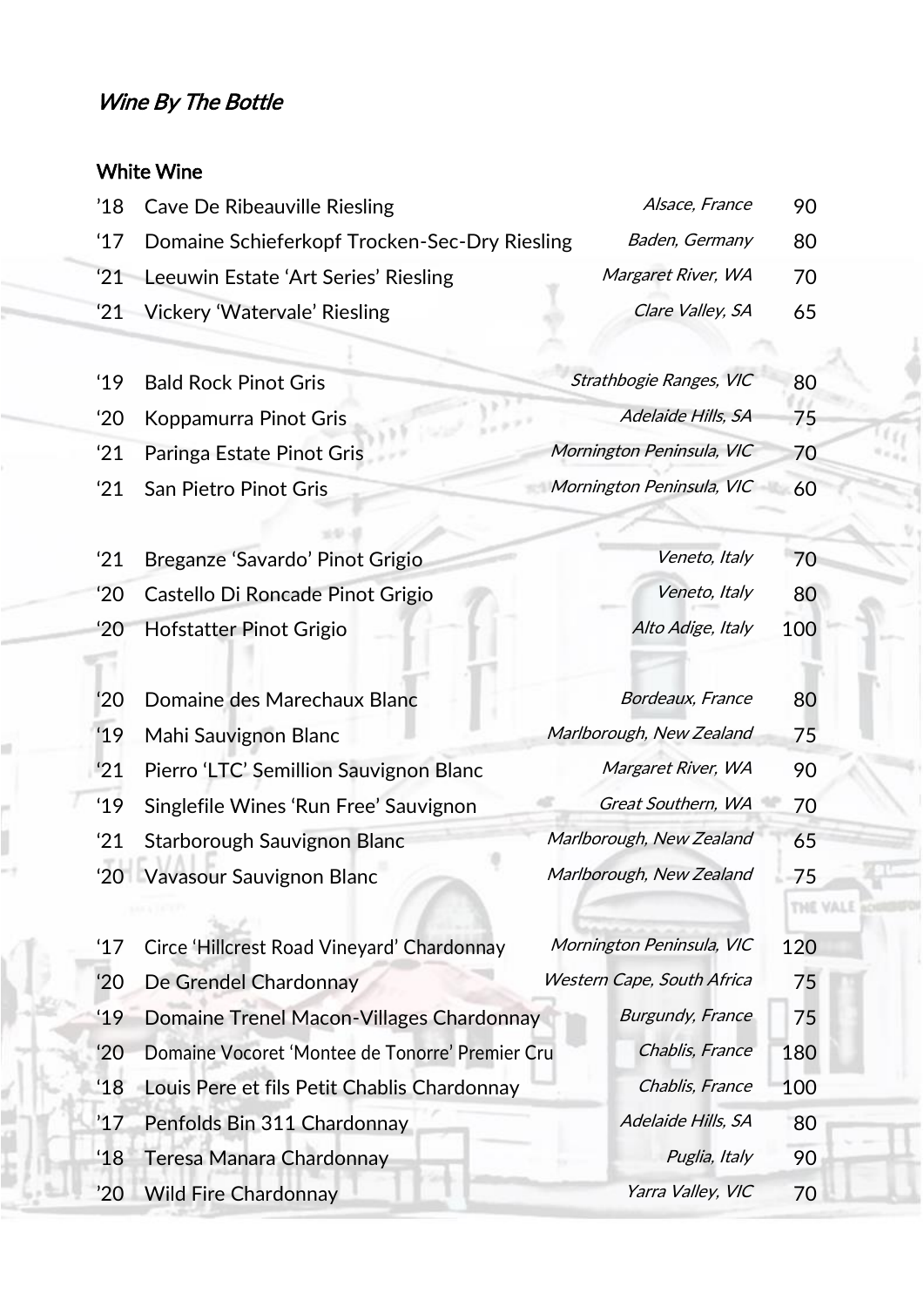#### White Wine

| '20           | Abellio Albarino                         | Rias Braixas, Spain        | 65 |
|---------------|------------------------------------------|----------------------------|----|
| '21           | Alpha Box & Dice Gruner Veltliner        | Adelaide Hills. SA         | 80 |
| '21           | Alpha Box & Dice Roussanne               | McLaren Vale, SA           | 80 |
| '19           | Cantele Telero Bianco                    | Puglia, Italy              | 70 |
| '20           | Domaine Felines Jourdan Picpoul de Pinet | Languedoc, France          | 75 |
| '20           | Fringe Societe Grenache Blanc            | Pays D'oc, France          | 65 |
| '21           | Hesketh Fiano                            | Clare Valley, SA           | 70 |
| '20           | Masseria Li Veli Verdeca                 | Puglia, Italy              | 95 |
| '20           | Nardello 'Meridies' Soave                | Veneto, Italy<br>$-11 - 1$ | 90 |
| $^{\prime}20$ | Poggio Anima 'Gabriel' Pecorino          | Abruzzo, Italy             | 60 |
| '20           | Quealy 'Pobbleblonk' Field Blend         | Mornington Peninsula, VIC  | 75 |
| '20           | Sew & Sew 'Sashiko' Fiano                | Adelaide Hills, SA         | 65 |
| '19           | Spinifex 'Lola' Semillon                 | Barossa Valley, SA         | 70 |
|               |                                          |                            |    |
|               | <b>Rosé Wine</b>                         |                            |    |
|               |                                          |                            |    |

| '20 Masseria Li Veli Primerose Negroamaro | Salento, Italy     | 75 |
|-------------------------------------------|--------------------|----|
| '21 Penfolds Max's Rosé                   | Adelaide Hills, SA | 70 |
| '20 Rameau d'Or Petit Amour Rosé          | Provence, France   | 80 |
| '19 Saint Julian Rosé                     | Provence, France   | 65 |
| '21 Site Wine Malbec Rosé                 | Benalla, VIC       | 70 |
|                                           |                    |    |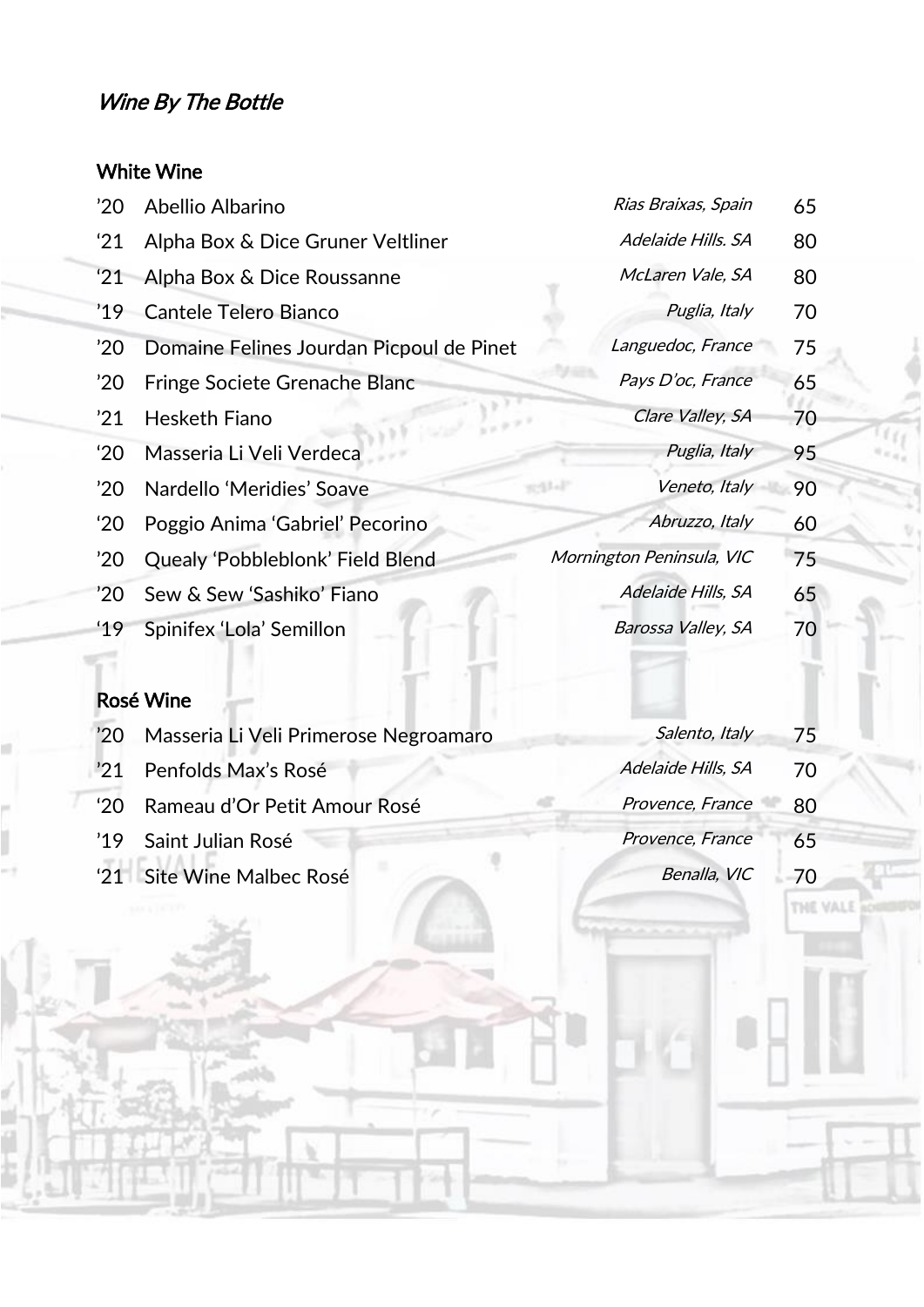## Red Wine

| '08           | <b>Bald Rock Pinot Noir</b>                      | Strathbogie Ranges, VIC    | 80  |  |
|---------------|--------------------------------------------------|----------------------------|-----|--|
| '21           | <b>Bellvale Pinot Noir</b>                       | Gippsland, VIC             | 75  |  |
| $^{\prime}16$ | Big Sky 'Te Muna' Pinot Noir                     | Martinborough, New Zealand | 120 |  |
| '19           | Conte d'Attimis 'Maniago' Pinot Nero             | Fruili, Italy              | 75  |  |
| '21           | <b>Frogmore Creek Pinot Noir</b>                 | Coal River Valley, TAS     | 90  |  |
| '19           | <b>Jones Road Pinot Noir</b>                     | Mornington Peninsula, VIC  | 70  |  |
| '17           | Lawson's Dry Hills Reserve Pinot Noir            | Marlborough, New Zealand   | 85  |  |
| $^{\prime}18$ | Louis Max Bourgogne Beaucharme                   | <b>Burgundy, France</b>    | 95  |  |
| '19           | Louis Père et Fils Bourgogne Grand Reserve Pinot | <b>Burgundy, France</b>    | 150 |  |
| '17           | Pierre Andre Bourgogne Rouge Grand Reserve       | <b>Burgundy, France</b>    | 120 |  |
| '21           | Port Phillip 'Piccolo' Pinot Noir                | Mornington Peninsula, VIC  | 65  |  |
| '16           | <b>Prince Albert Pinot Noir</b>                  | Geelong, VIC               | 150 |  |
| '21           | <b>Quartier Pinot Noir</b>                       | Mornington Peninsula, VIC  | 65  |  |
| '19           | Quealy 'Seventeen Rows' Pinot Noir               | Mornington Peninsula, VIC  | 120 |  |
| '21           | Site Wine Table Pinot Noir                       | Benalla, VIC               | 70  |  |
|               |                                                  |                            |     |  |
| '15           | Di Fabio Estate 'Oakley Road' Shiraz             | McLaren Vale, SA           | 75  |  |
|               | <b>Elderton Shiraz</b>                           | Barossa Valley, SA         |     |  |
| '07           | Fernando The First 'Special Release' Shiraz      | Barossa Valley, SA         | 120 |  |
| '20           | Head 'Red' Shiraz                                | Barossa Valley, SA         | 70  |  |
| $^{\prime}18$ | La Pleiade Shiraz                                | Heathcote, VIC             | 150 |  |
| '19           | Penfolds Bin 28 Shiraz                           | Barossa Valley, SA         | 85  |  |
| '16           | Penfolds St Henri Shiraz                         | South Australia            | 250 |  |
| '19           | Rallo 'La Clarissa' Syrah                        | Sicily, Italy              | 95  |  |
| '21           | Tomfoolery 'Young Blood' Shiraz                  | Barossa Valley, SA         | 75  |  |
| '21           | Torzi Matthews 'DJ' Shiraz                       | Barossa Valley, SA         | 70  |  |
| '21           | Torzi Matthews 'Francesca Grillo' Syrah          | Barossa Valley, SA         | 80  |  |
| '21           | Zonzo Shiraz                                     | Yarra Valley, VIC          | 75  |  |
|               |                                                  |                            |     |  |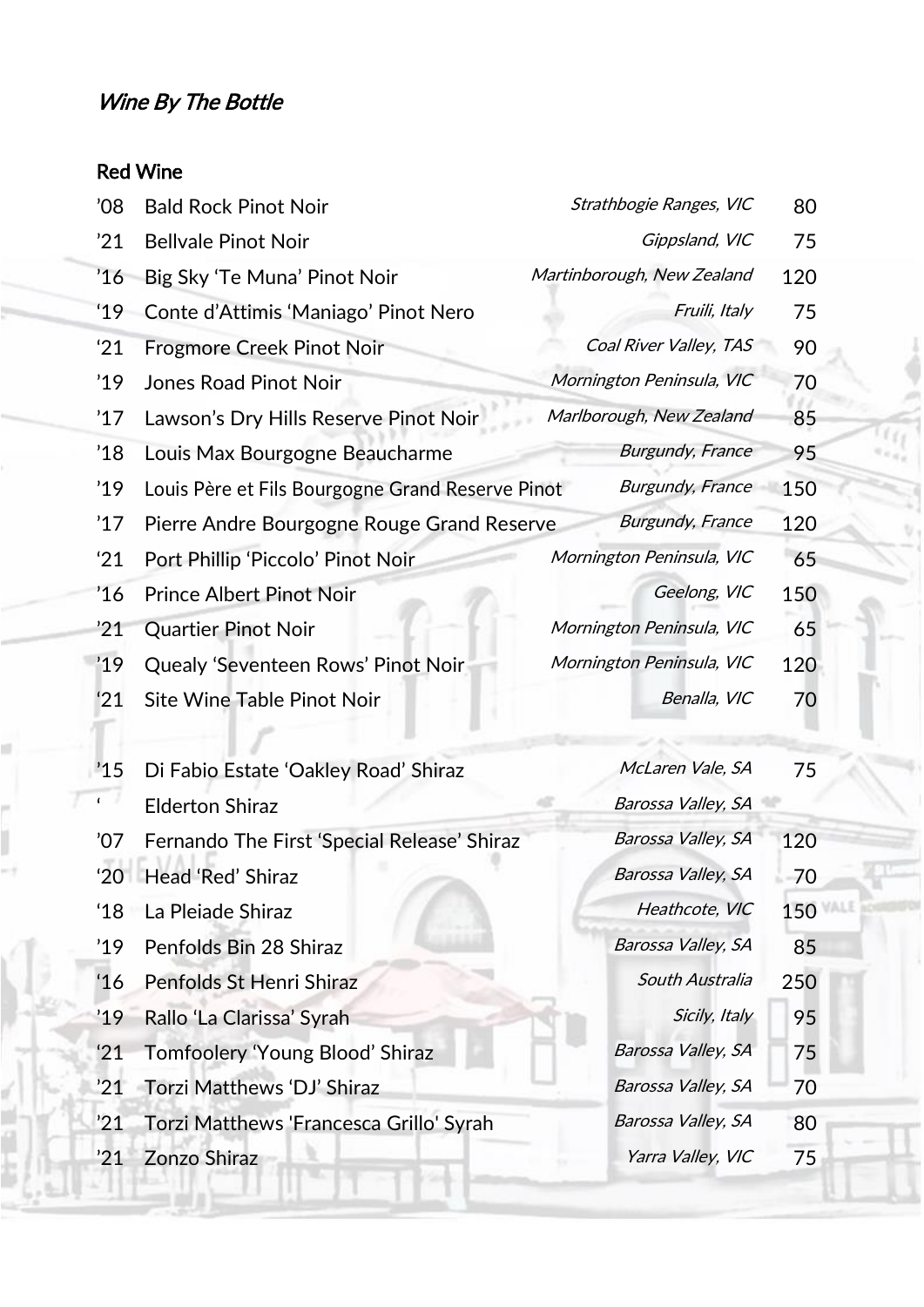#### Red Wine

y

| '13 Koppamurra 'Barrel Selection' Cabernet Sauvignon | Adelaide Hills, SA | 85  |
|------------------------------------------------------|--------------------|-----|
| '17 Leeuwin Estate 'Art Series' Cabernet Sauvignon   | Margaret River, WA | 160 |
| '17 Medhurst Estate Cabernet Sauvignon               | Yarra Valley, VIC  | 95  |
| '19 Woods & Matthews Cabernet Sauvignon              | Grampians, VIC     | 65  |

ä,

| '21           | Alpha Box & Dice Carignan                     | Langhorne Creek, SA            | 80  |  |
|---------------|-----------------------------------------------|--------------------------------|-----|--|
| '20           | Alpha Box & Dice Dolcetto                     | Adealide Hills, SA             | 80  |  |
| '19           | Antiyal 'Pura Fe' Carminere                   | Maipo, Chile                   | 90  |  |
| '15           | <b>Chateau Les Trois Croix Fronsac</b>        | Fronsac, France<br><b>RALL</b> | 130 |  |
| $^{\prime}17$ | Chatueau Marsyas 'B-Qa de Marsyas' Rouge      | Bekaa, Lebanon                 | 115 |  |
| '18           | Domaine Bila-Haut 'L'Esquerda' Syrah Grenache | Côtes du Roussillon, France    | 85  |  |
| '19           | Durigutti 'Cara Sucia' Cereza                 | Mendoza, Argentina             | 65  |  |
| '20           | Fabien Jouves 'You F My Wine' Jurançon Noir   | Cahors, France                 | 80  |  |
| '18           | Gustavo Martinez 'Rawüll' Cinsault            | Itata, Chile                   | 90  |  |
| '19           | Hesketh Negroamaro                            | Barossa Valley, SA             | 70  |  |
| '20           | Julien Mingot 'Le Petit Comptoir' Rouge       | Bordeaux, France               | 75  |  |
| '19           | Kellerei Kaltern Lagrein                      | Alto Adige, Italy              | 90  |  |
| '19           | Le Petite Villages Beaujolais                 | Beaujolais, France             | 70  |  |
| '19           | M. Chapoutier 'Belleruche' Grenache Syrah     | Côtes du Rhone, France         | 75  |  |
| '17           | M. Chapoutier 'La Bernardine' GSM             | Chateauneuf-du-Pape, France    | 180 |  |
| '19           | Masseria Li Veli Orion Primitivo              | Puglia, Italy                  | 75  |  |
| '20           | Matias Ricciteli 'Tinto de la Casa' Malbec    | Mendoza, Argentina             | 140 |  |
| '21           | Matriarch & Rogue Nero d'Avola                | Clare Valley, SA               | 70  |  |
| '21           | Paxton Tempranillo                            | McLaren Vale, SA               | 60  |  |
| 17            | Penfolds Bin 138 Shiraz Grenache Mataro       | Barossa Valley, SA             | 130 |  |
| '19           | Poderi Luigi Einaudi Dogliani Dolcetto        | Piedmont, Italy                | 90  |  |
| '19           | Poggio Anima 'Belial' Sangiovese              | Tuscany, Italy                 | 60  |  |
| '20           | Poliziano Chianti Colli Sensei                | Tuscany, Italy                 | 90  |  |
| '20           | <b>Rising Gamay</b>                           | Yarra Valley, VIC              | 75  |  |
|               |                                               |                                |     |  |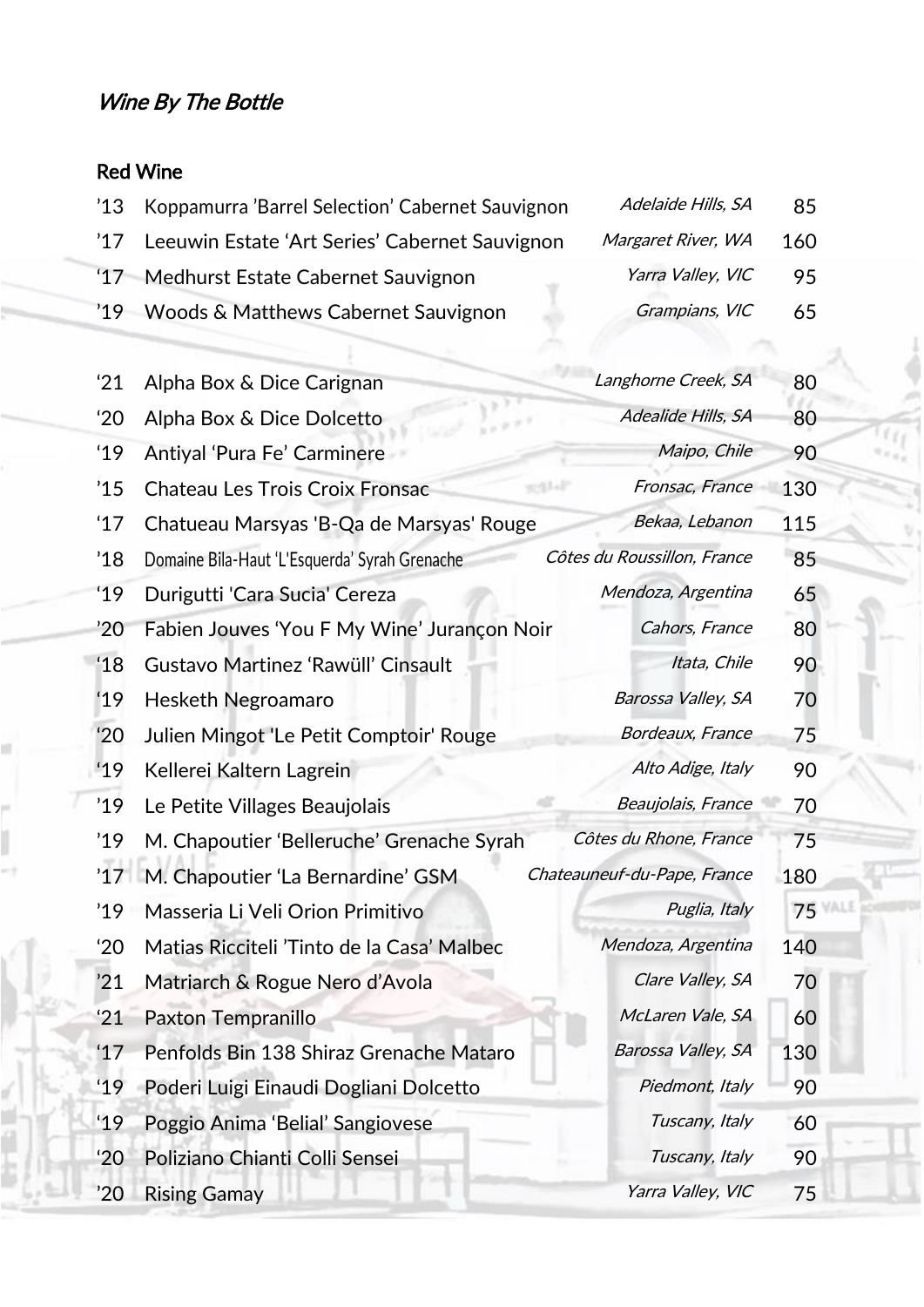#### Red Wine

| '19           | Sam Miranda Barbera                                        | King Valley, VIC    | 80  |
|---------------|------------------------------------------------------------|---------------------|-----|
| '19           | Santa Sofia Valpolicella                                   | Valpolicella, Italy | 90  |
| $^{\prime}17$ | Serengale Merlot                                           | Beechworth, VIC     | 80  |
| '20           | Sew & Sew 'Sashiko' GSM                                    | McLaren Vale, SA    | 65  |
| $^{\prime}21$ | <b>Site Wine Malbec</b>                                    | Benalla, VIC        | 65  |
| $^{\prime}20$ | Snake + Herring 'At First Sight' Grenache                  | Great Southern, WA  | 70  |
| $^{\prime}20$ | Trediberri Barbera d'Alba                                  | Piedmont, Italy     | 85  |
| '19           | Vignoble Mingot 'Prémices de la Pensée' Lalande de Pomerol | Bordeaux, France    | 100 |
| $^{\prime}14$ | Virago Nebbiolo                                            | Beechworth, VIC     | 120 |
| '15           | William Chase 'Amphorae' Syrah Grenache                    | Provence, France    | 100 |
| '19           | Zaccagnini Montepulciano D'Abruzzo                         | Abruzzo, Italy      | 85  |

# Natural & Minimal Intervention Wine

| '21           | Cacique Maravilla 'Pipeño' Pais 11          | Bio Bio, Chile     | 85 |
|---------------|---------------------------------------------|--------------------|----|
| '21           | Comme Ci Comme Ça Cabernet Franc            | Adelaide Hills, SA | 80 |
| '21           | Comme Ci Comme Ça Chardonnay                | Adelaide Hills, SA | 75 |
| '21           | Comme Ci Comme Ça Merlot                    | Adelaide Hills, SA | 80 |
| '21           | Comme Ci Comme Ça Pinot Gris                | Adelaide Hills, SA | 75 |
| '21           | Comme Ci Comme Ça Rosé Gris                 | Adelaide Hills, SA | 75 |
|               | '21 Comme Ci Comme Ça Semillon              | Adelaide Hills, SA | 75 |
|               | '21 Comme Ci Comme Ça Vin Blanc             | Adelaide Hills, SA | 75 |
| $^{\prime}20$ | Gustavo Martinez 'Korinto' Chasselas        | Itala, Chile       | 90 |
| '21           | Jean Bouteille 'Ronin' Pinot Gris           | Adelaide Hills,    | 75 |
| '21'          | Jean Bouteille 'Machina' Tempranillo        | Adelaide Hills,    | 80 |
| '21           | Sven Joschke 'La Adeline' Rosé              | Barossa Valley, SA | 70 |
| '21           | Sven Joschke 'L'Ambre' Muscat a Petit Blanc | McLaren Vale, SA   | 70 |
| '20           | Sven Joschke 'Pet Nat' Semillion            | Barossa Valley, SA | 70 |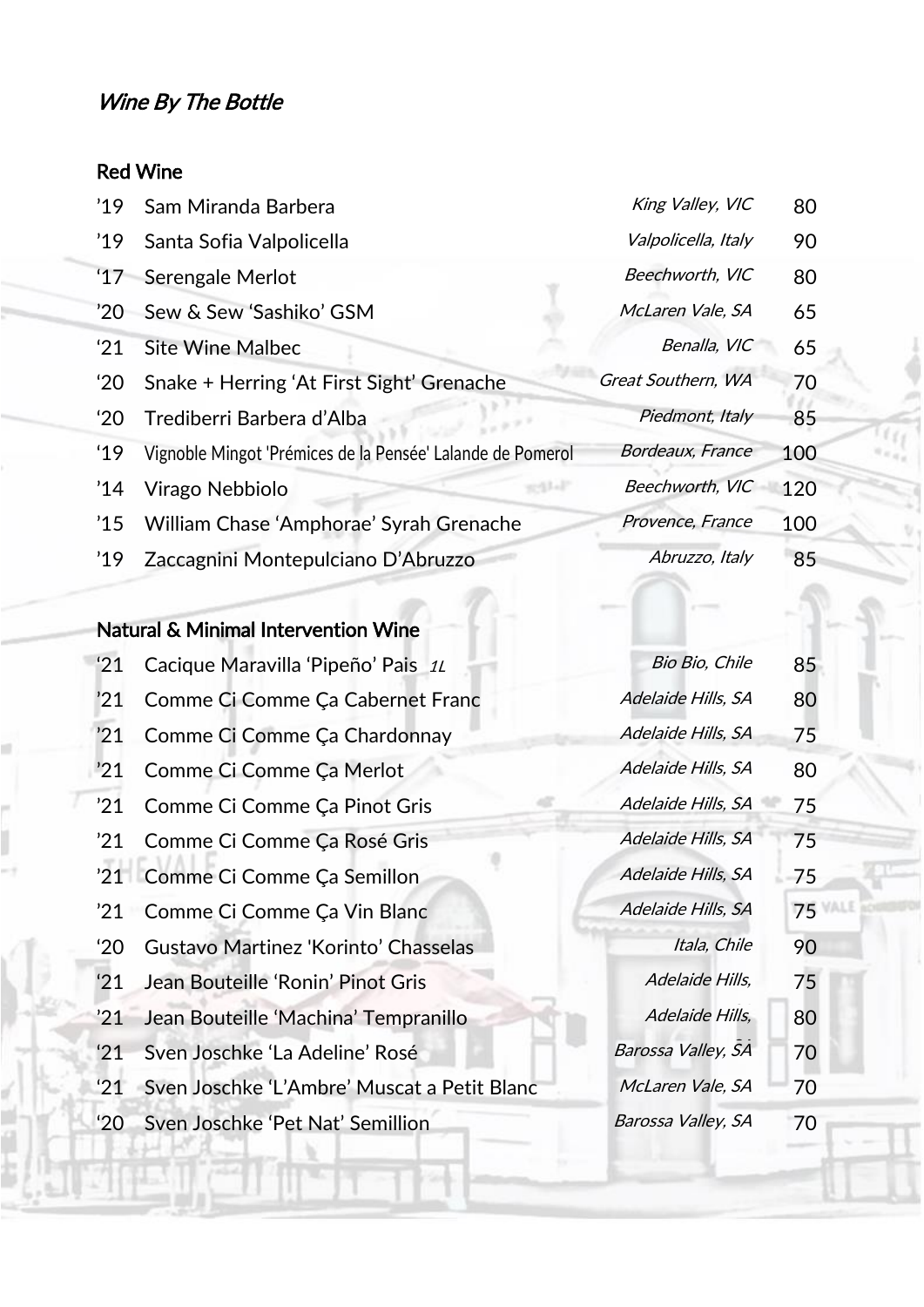## Beer & Cider

## On Tap

| Estrella Damm Lager                             | 4.6% | SCH                   | 12              |  |
|-------------------------------------------------|------|-----------------------|-----------------|--|
|                                                 |      | PNT                   | 14.5            |  |
| Hop Nation 'Melbourne Fog' Hazy Pale            | 4.8% | <b>SCH</b>            | 11              |  |
|                                                 |      | PNT                   | 13.5            |  |
| <b>Beer</b>                                     |      |                       |                 |  |
| <b>Bombeer Lager</b>                            | 5.0% | Italy                 | 10              |  |
| Budvar Budejovicky Lager                        | 5.0% | <b>Czech Republic</b> | 12              |  |
| <b>Hop Nation Organic Lager</b>                 | 4.0% | Footscray, VIC        | 10              |  |
| Peroni Nastro Azzuro Lager                      | 5.1% | <b>Italy</b>          | 11              |  |
|                                                 |      |                       |                 |  |
| <b>Baladin Nationale Ale</b>                    | 6.5% | Italy                 | 16              |  |
| <b>Balter XPA</b>                               | 5.0% | Currumbin, QLD        | 11              |  |
| Feral 'Biggie Juice' East Coast IPA             | 6.0% | Bakersville, WA       | 15              |  |
| Hargreaves Hill ESB                             | 5.2% | Yarra Valley, VIC     | 12 <sup>2</sup> |  |
| Hop Nation 'Mind Ya Head' Non-XPA               | 0.5% | <b>Footscray VIC</b>  | 9               |  |
| Pirate Life South Coast Pale Ale                | 4.4% | Port Adelaide, SA     | 10              |  |
| Stone & Wood Pacific Ale                        | 4.4% | <b>Byron Bay, NSW</b> | 10              |  |
| Vale Tropic Ale                                 | 4.2% | McLaren Vale, SA      | 10              |  |
| <b>Guinness Stout</b>                           | 4.2% | Ireland               | 13              |  |
|                                                 | 4.7% |                       |                 |  |
| Newcastle Brown Ale                             |      | England               | 12<br>THE VALE  |  |
| Colonial 'South West Sour' Watermelon Raspberry | 4.0% | Port Melbourne, VIC   | 11              |  |
| Lick Pier Ginger Beer                           | 4.0% | Melbourne, VIC        | 12 <sup>2</sup> |  |
|                                                 |      |                       |                 |  |
| Cider                                           |      |                       |                 |  |
| Arquiteka Apple                                 | 6.6% | Coldstream, VIC       | 11              |  |
| <b>Hills Pear</b>                               | 5.0% | Adelaide Hills, SA    | 10              |  |
| Koppaberg Strawberry Lime                       | 4.0% | Collingwood, VIC      | 10              |  |
| <b>Monteiths Apple</b>                          | 4.5% | <b>New Zealand</b>    | 10              |  |
|                                                 |      |                       |                 |  |

 $\ell$ Υü,

ч

sipol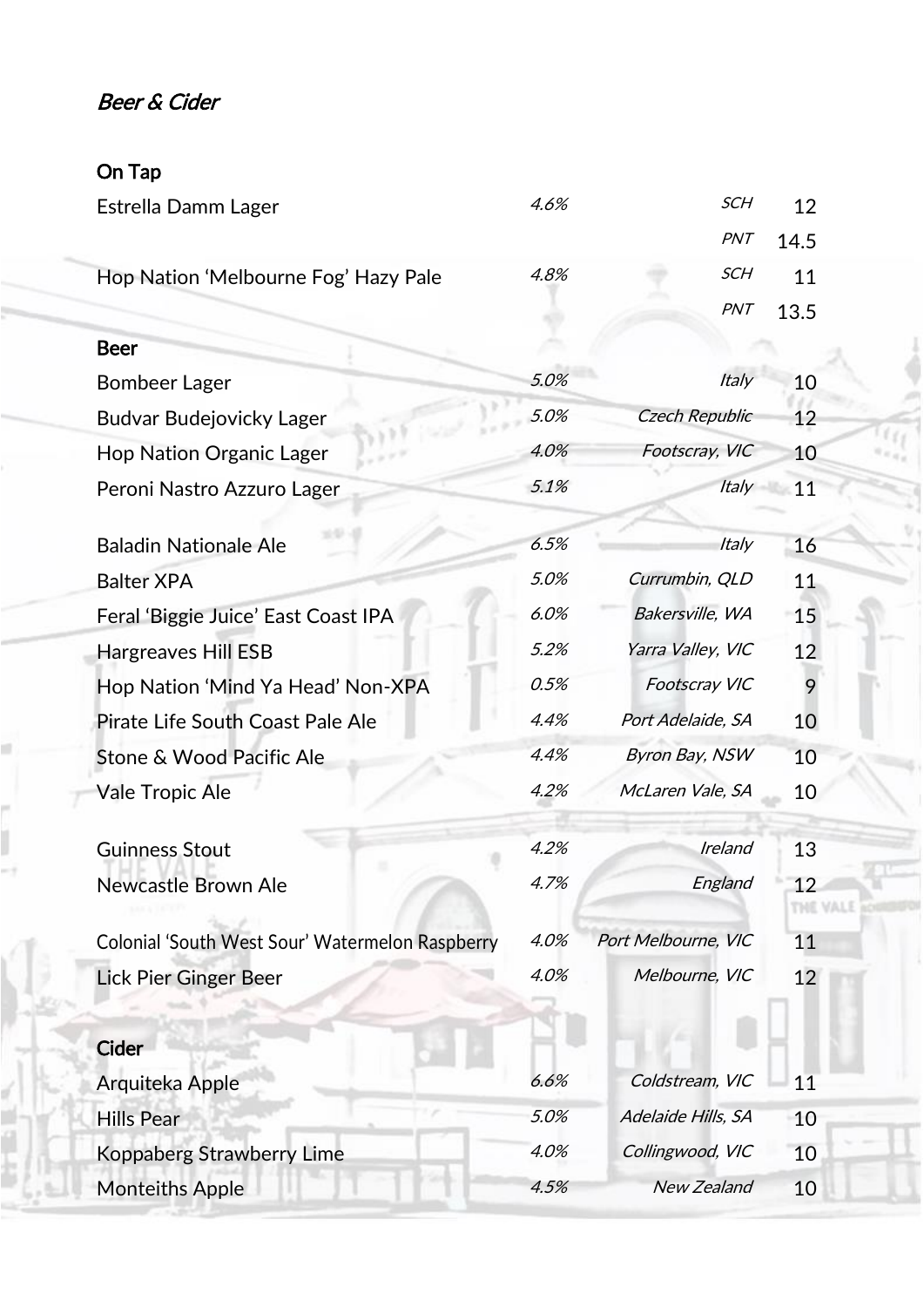# Spirits

### Aperitives & Digestives

| Amaro Montenegro              | <b>Italy</b>       | 10 |
|-------------------------------|--------------------|----|
| Aperol                        | Italy              | 10 |
| Campari                       | Italy              | 10 |
| Cynar                         | Italy              | 10 |
| Dom Benedictine               | France             | 11 |
| Fernet Branca                 | Italy              | 10 |
| Lucano Amaro                  | Italy              | 11 |
| Lucano Limoncetta di Sorrento | Italy              | 10 |
| Vecchio Amaro del Capo        | Italy              | 11 |
|                               |                    |    |
| <b>Liqueurs</b>               |                    |    |
| <b>Amara Blood Orange</b>     | Italy              | 12 |
| <b>Baileys Irish Cream</b>    | Ireland            | 8  |
| Bepi Tosolini Amaretto Saliza | Italy              | 12 |
| Chambord                      | France             | 10 |
| Chinola                       | Dominican Republic | 10 |
| Cointreau                     | France             | 10 |
| Disaronno Amaretto            | Italy              | 10 |
| <b>Fiorente Elderflower</b>   | Italy              | 10 |
| Kahlua                        | Mexico             | 10 |
| Pampelle Ruby Grapeferuit     | France             | 10 |
| Soho Lychee                   | France             | 10 |
| <b>Toschi Nocello</b>         | Italy              | 11 |
|                               |                    |    |
|                               |                    |    |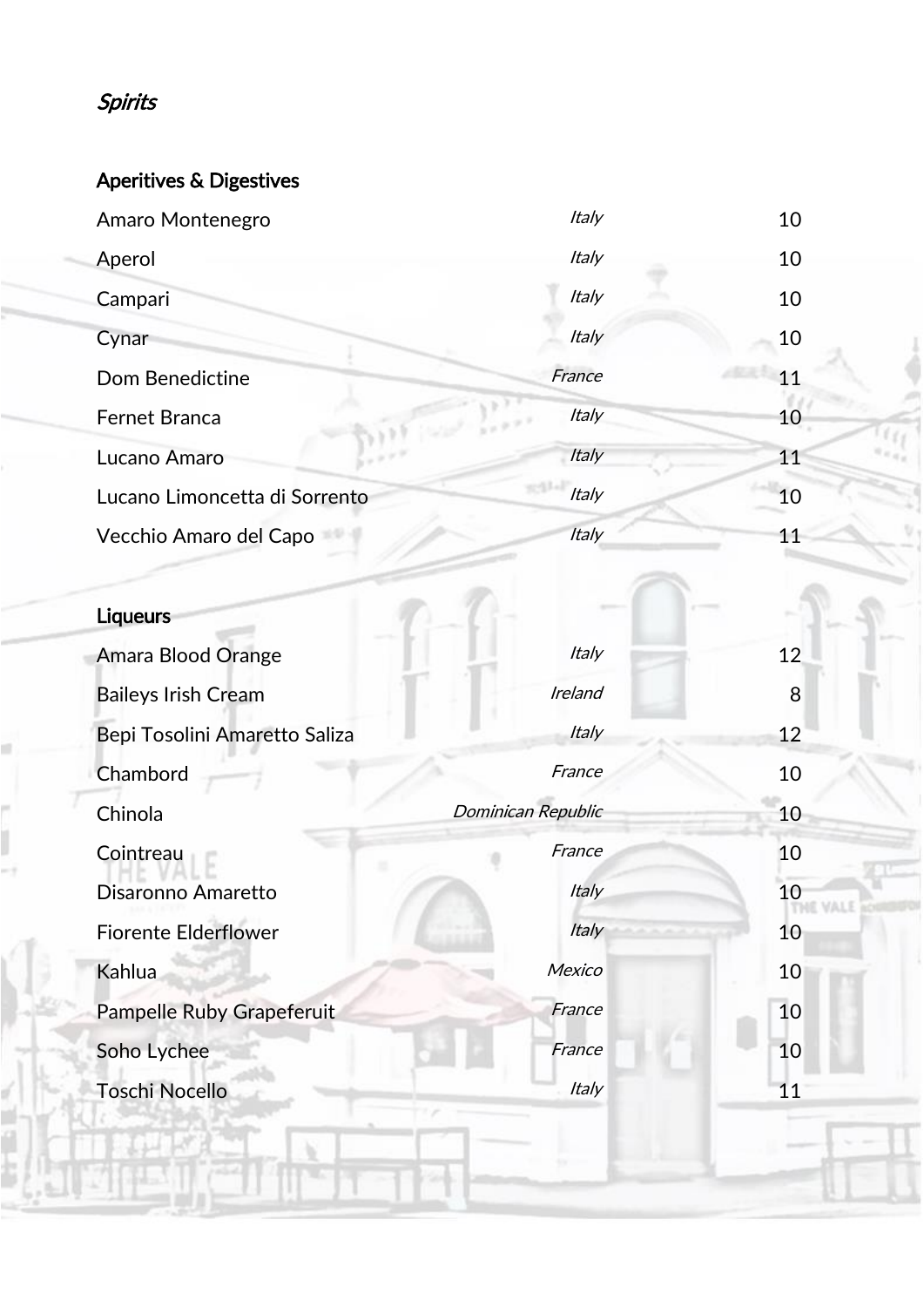#### Spirits

#### Gin

| Australian Distilling Co. Geelong   | Australia    | 12 |
|-------------------------------------|--------------|----|
| Australian Distilling Co. Melbourne | Australia    | 12 |
| <b>Beefeater</b>                    | England      | 11 |
| <b>Four Pillars Bloody Shiraz</b>   | Australia    | 14 |
| <b>Four Pillars Rare Dry</b>        | Australia    | 12 |
| <b>Hendricks</b>                    | Scotland     | 12 |
| <b>Malfy Rosa Pink Grapefruit</b>   | <i>Italy</i> | 12 |
| <b>Plymouth Sloe</b>                | England      | 11 |
| Tangueray 10                        | England      | 15 |

 $\frac{1}{2}$ 

# Vodka Absolute Vanilla 11 and 12 Sweden 11 Australian Distilling Co. Australia 12 Ciroc France 13 Grey Goose France France 14 Wyborowa 21 Poland 21 Poland 21 Poland 21 Poland 21 Poland 21 Poland 21 Poland 21 Poland 21 Poland 21 Poland 21 Poland 21 Poland 21 Poland 21 Poland 21 Poland 21 Poland 21 Poland 21 Poland 21 Poland 21 Poland 21 Poland 21 Zubrowka 2008 Poland 2008 Poland 2008 Poland 21 THE VALE Tequila & Mezcal **Fortaleza Reposado** *Mexico* 22 **Herradura Plata** Mexico 13 **Herradura Ultra Anejo** 24 **Ilegal Joven Mezcal Mexico** Mexico 14 **Olmeca Altos Plata** Mexico 211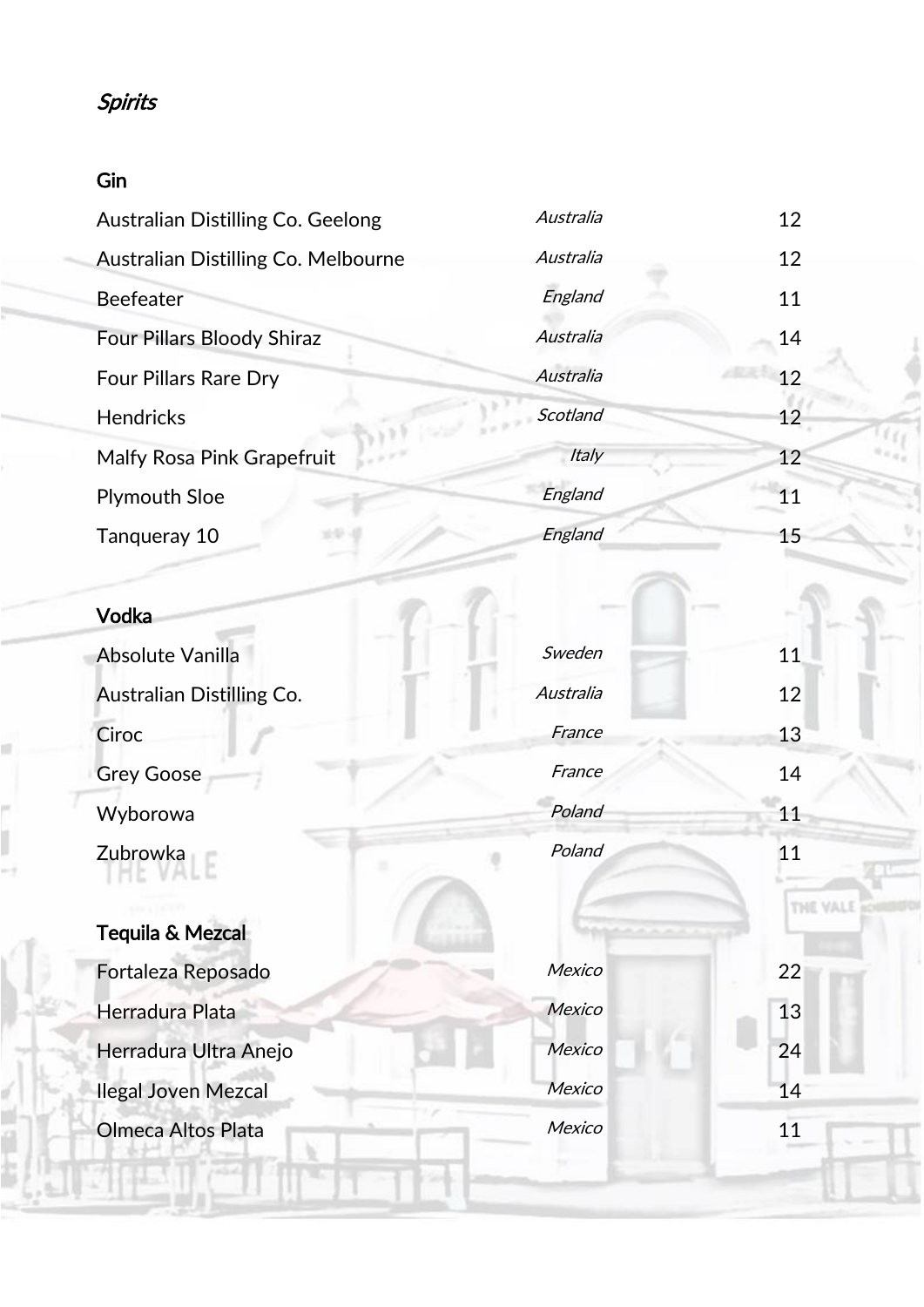# Spirits

## Whisk(e)y

Ŧ

| Ardbeg 10 Y.O. Single Malt              | Scotland   | 14             |
|-----------------------------------------|------------|----------------|
| <b>Ballantine's</b>                     | Scotland   | 11             |
| Chivas Regal 18 Y.O.                    | Scotland   | 20             |
| Eagle Rare 10 Y.O.                      | <b>USA</b> | 14             |
| Glenlivet 15 Y.O. Single Malt           | Scotland   | 18             |
| <b>Gospel Straight Rye</b>              | Australia  | 13             |
| Maker's Mark 46                         | <b>USA</b> | 14             |
| <b>Melbourne Moonshine</b>              | Australia  | 11             |
| Michter's US1 Unblended                 | <b>USA</b> | 17             |
| Morris Signature Australian Single Malt | Australia  | 14             |
| Redbreast 12 Y.O.                       | Ireland    | 15             |
| <b>Woodford Reserve</b>                 | <b>USA</b> | 12             |
|                                         |            |                |
| <b>Rum</b>                              |            |                |
| Flor De Cana 12 Y.O.                    | Nicaragua  | 13             |
| Havana Club 3 Y.O.                      | Caribbean  | 11             |
| Havana Club Cuban Spiced                | Cuba       | 11             |
| Ron Zacappa 23 Y.O.                     | Guatemala  | 16<br>THE VALE |
|                                         |            |                |
| <b>Brandy</b>                           |            |                |
| <b>Barsol Acholado Pisco</b>            | Peru       | 12             |
| Lairds Applejack Brandy                 | <b>USA</b> | 13             |
| Martell Cordon Bleu Cognac              | France     | 30             |
|                                         |            |                |

ĸ